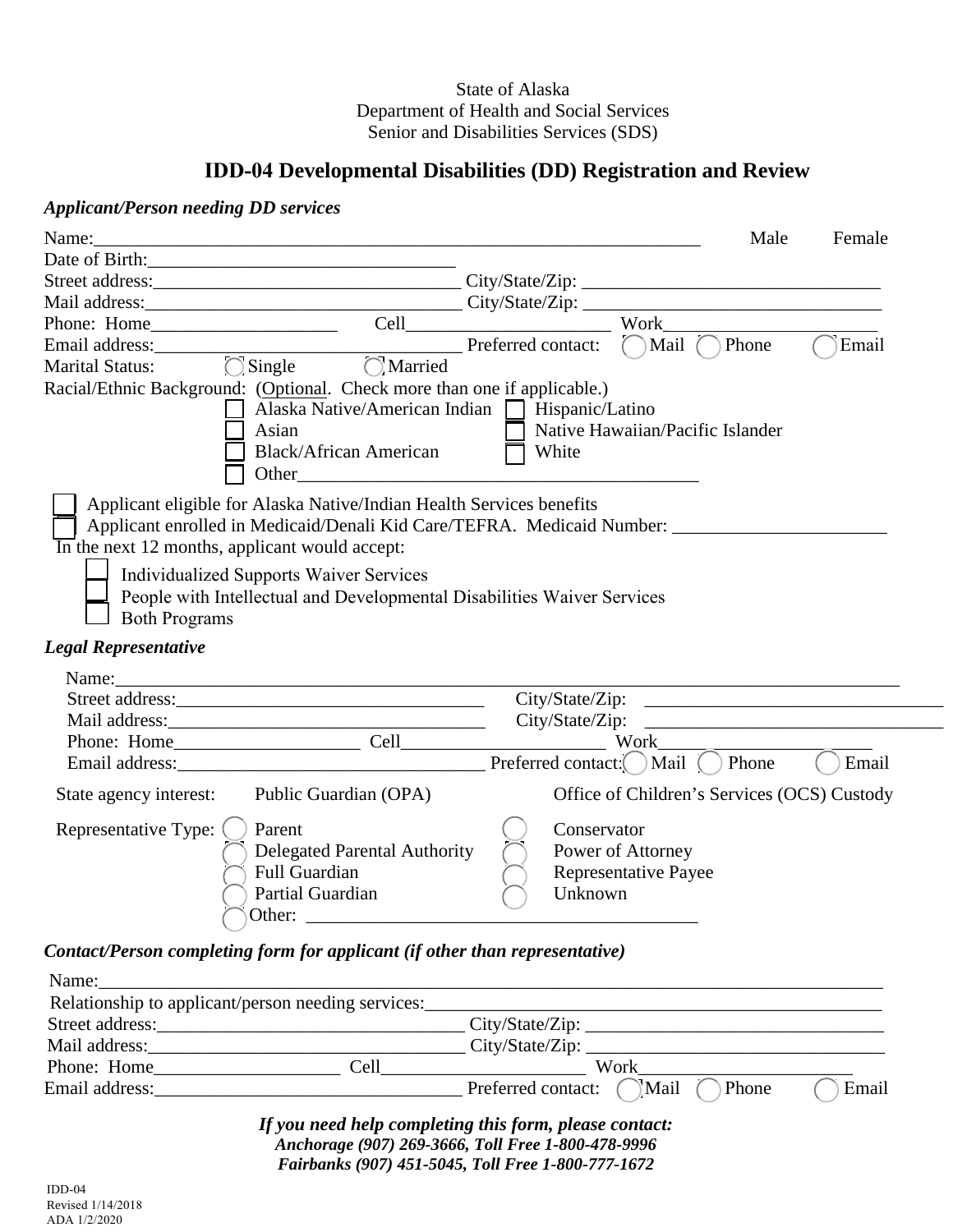## *Juneau (907) 465-3135, Toll Free 1-800-465-3165*  **Review of Current Life Concerns**

Please review the following list of community participation, living situation, and caregiver concerns.

- Provide the additional information or description requested after each checked item. **Scoring will be based on the information provided. No points will be given if the required additional information or description has not been included.**
- Consider the level of need for supports and services for the problems created by each of the concerns checked. Show the level of need after each checked item by marking a number from  $1 - 4$ .
- Use the following as a guide to help decide the level of need:
	- **1 = No need/Not applicable**: no services needed at this time, but possible need in the future.
	- **2 = Minor need**: manageable problems, but additional supports and services would help.
	- **3** = **Moderate need**: some problems needing supports and services to manage.
	- **4** = **Major need**: difficult problems needing extensive supports and services.

### **Community Participation Concerns**

- 1. Behavior which causes physical harm to self or others. Injures self (scratches, bites, etc.) or physically assaults others. *Behavior must be described on page 5; mark as Item 1.*
- 2. Behavior which interferes with home and/or community life. Frequent, challenging behavior resistant to interventions. *Behavior must be described on page 5; mark as Item 2.*
- 3. Behavior leading to justice system involvement. Within the last five years, arrested, charged, jailed, or placed on probation; continues to engage in behaviors likely to result in further involvement in the juvenile or adult justice system. *Date of most recent justice system contact\_\_\_\_\_\_\_\_\_\_\_\_\_\_\_\_\_\_\_\_\_\_\_\_*

| <b>Current status of applicant</b>      |  |
|-----------------------------------------|--|
| If in jail, anticipated date of release |  |

- 4. Victim of psychological, physical, sexual, and/or financial abuse. Unable to make appropriate decisions regarding health and safety; finances, living situation or other life circumstances may be at risk. *Circumstances must be described on page 5; mark as Item 4.*
- 5. Complex, chronic medical condition. Requires on-going care and frequent attention by medical professionals, and routine supervision regarding medical needs. *Condition must be described on page 5; mark as Item 5.*
- 6. Applicant is caring for children or will be parent within eight months. *Circumstances must be described on page 5; mark as Item 6; include names and ages of children, and/or estimated due date.*









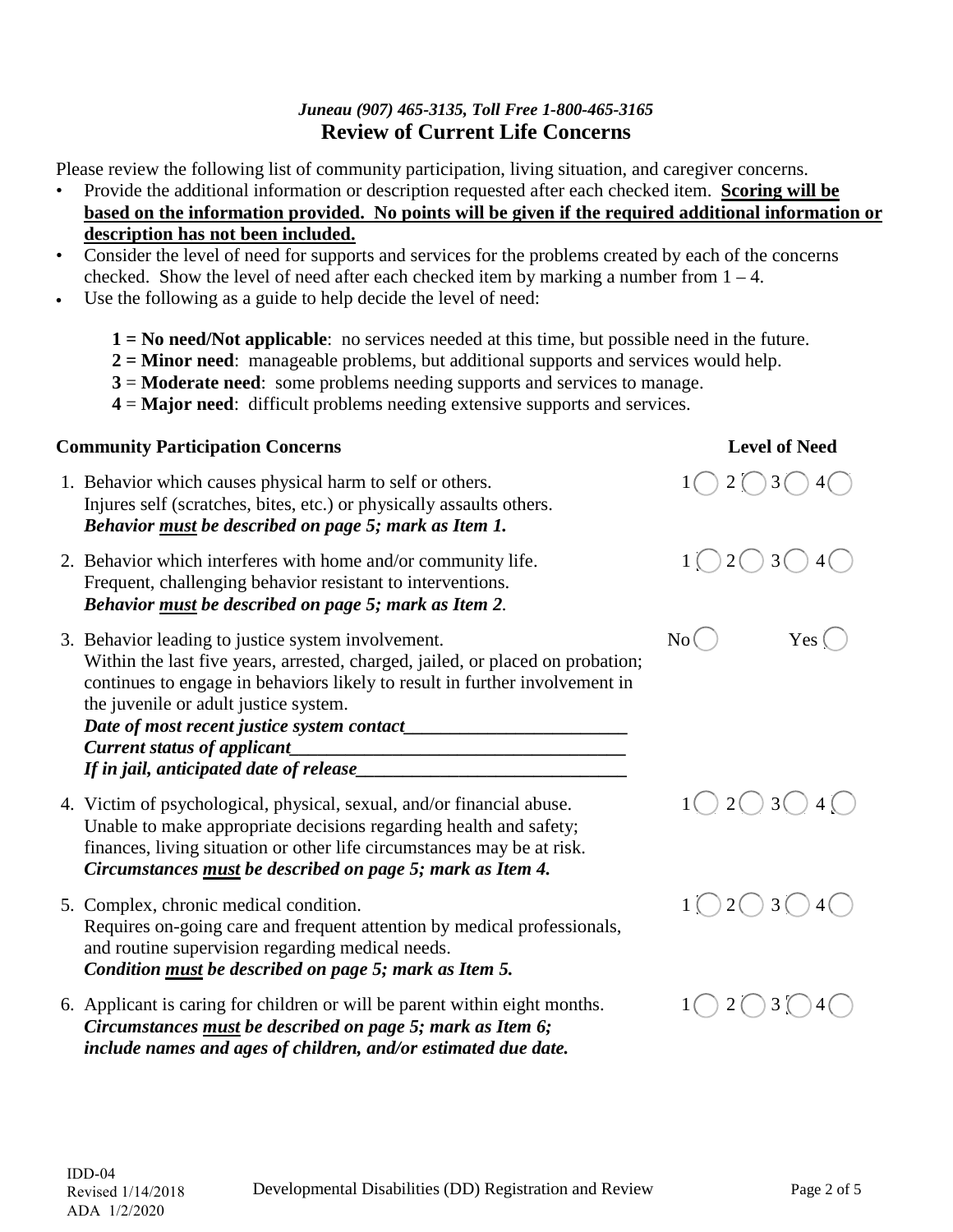$1$   $\bigcirc$   $2$   $\bigcirc$   $3$   $\bigcirc$   $4$   $\bigcirc$  $1$   $\bigcirc$  2  $\bigcirc$  3  $\bigcirc$  4  $\bigcirc$ 9. Homeless.  $1 \bigcup 2 \bigcup 3 \bigcup 4 \bigcup$  $1 \cup 2 \cup 3 \cup 4 \cup$  $No$   $Yes$   $\bigcirc$  $1 \bigcup 2 \bigcup 3 \bigcup 4 \bigcup$  $1$   $\bigcirc$  2  $\bigcirc$  3  $\bigcirc$  4  $\bigcirc$  $1$  (  $2$  (  $3$  (  $3$  (  $4$  (  $\overline{)}$ Use the following as a guide to help decide the level of need: **1 = No need/Not applicable**: no services needed at this time, but possible need in the future. **2 = Minor need**: manageable problems, but additional supports and services would help. **3** = **Moderate need**: some problems needing supports and services to manage. **4** = **Major need**: difficult problems needing extensive supports and services. **Living Situation Concerns Level of Need**  7. Death of primary caregiver within the past 12 months. *Name of caregiver\_\_\_\_\_\_\_\_\_\_\_\_\_\_\_\_\_\_\_\_\_\_\_\_\_\_\_\_\_\_\_\_\_\_\_\_\_\_\_\_\_\_\_* Date of death 8. No long-term caregiver available to assist with daily care needs. *Name of temporary caregiver\_\_\_\_\_\_\_\_\_\_\_\_\_\_\_\_\_\_\_\_\_\_\_\_\_\_\_\_\_\_\_\_\_\_ Relationship to applicant End date of temporary care\_\_\_\_\_\_\_\_\_\_\_\_\_\_\_\_\_\_\_\_\_\_\_\_\_\_\_\_\_\_\_\_\_\_\_\_* No fixed, regular and adequate night-time residence. Spends nights at a supervised shelter providing temporary living, or at a public or private place not intended to be used as a night-time residence for humans; or is facing discharge from an institution within one week, but has no residence or resources to obtain shelter. *Location of night-time residence\_\_\_\_\_\_\_\_\_\_\_\_\_\_\_\_\_\_\_\_\_\_\_\_\_\_\_\_\_\_\_ Length of time applicant has been homeless Date of discharge from institution\_\_\_\_\_\_\_\_\_\_\_\_\_\_\_\_\_\_\_\_\_\_\_\_\_\_\_\_\_\_* 10. Discharge from foster care/Office of Children's Services within a year. Living in foster care, but will be 18 within a year, and is at risk of being homeless because no caregiver has been identified. 11. Current residence is a nursing home, psychiatric treatment facility/ hospital or intermediate care facility for the mentally retarded (ICF/MR). *Name of treatment facility\_\_\_\_\_\_\_\_\_\_\_\_\_\_\_\_\_\_\_\_\_\_\_\_\_\_\_\_\_\_\_\_\_\_\_\_\_ Date of admission\_\_\_\_\_\_\_\_\_\_\_\_\_\_\_\_\_\_\_\_\_\_\_\_\_\_\_\_\_\_\_\_\_\_\_\_\_\_\_\_\_\_\_\_* **Caregiver Concerns Level of Need** 12. Caregiver unable to provide adequate care. Age, health, physical or psychological condition affects ability to continue providing care. *Circumstances must be described on page 5; mark as Item 12; include caregiver's birth date if age is a factor.* 13. Caregiver unable to meet behavior or health needs of applicant. Supports, skills or training insufficient to meet applicant level of need. *Circumstances must be described on page 5; mark as Item 13.* 14. Caregiver unable to get or hold a job. Needs of applicant interfere with caregiver ability to find or keep employment; resources and options for applicant care during work day have been exhausted.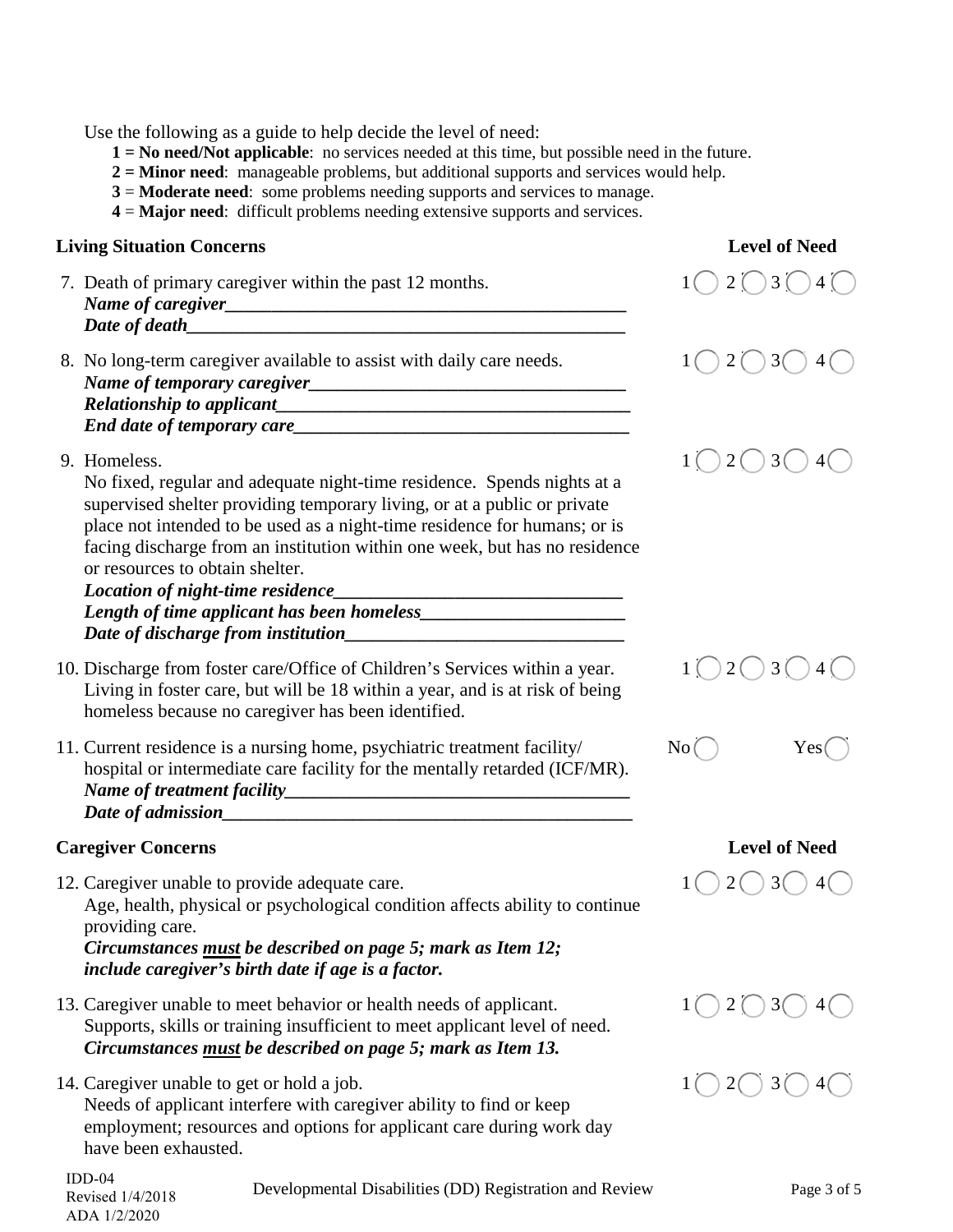# *Circumstances must be described on page 5; mark as Item 14.*  **Service Needs**

SDS grants and programs make a variety of services available. The availability of a specific service will depend on the funding source. All services are subject to the limitations and requirements of state and federal regulations.

- Consider the service descriptions below, and determine which services are needed now, and which might be needed in the future.
- Check either the "*Now*" box or a multi-year box (*1-2, 3-4, or 5-10 years*) following the description.

**Services coordination** to gain access to, plan for, and monitor delivery of, medical, social, educational, and other services.

*Now*  $\bigcap$  *1-2 yrs*  $\bigcap$  *3-4 yrs*  $\bigcap$  *5-10 yrs.*  $\bigcap$ 

**In home supports:** Services to help applicants acquire, retain, and/or improve self-help and social skills while living full time in the home of an unpaid caregiver.

 $Now \bigcup I$ -2  $yrs$ .  $3-4$   $yrs$ .  $5-10$   $yrs$ .

**Family habilitation:** Services in a family-like setting to help applicants acquire, retain, and/or improve self-help and social skills while living full-time in the licensed home of a paid caregiver.

*Now*  $\bigcap I - 2 \text{ yrs} \bigcap 3 - 4 \text{ yrs} \bigcap 5 - 10 \text{ yrs} \bigcap$ 

**Shared care:** Services in a family-like setting to help applicants acquire, retain and/or improve self-help and social skills while living part time in the licensed home of a paid caregiver.

 $Now$   $1-2$   $yrs$   $3-4$   $yrs$   $5-10$   $yrs$ .

**Group home:** Services in a group setting to help applicants, age 18 or older, acquire, retain and/or improve self-help and social skills while living full time in a licensed assisted living home.



**Supported living:** Services in an independent setting to help applicants, age 18 or older, acquire, improve, and/or retain self-help and social skills while living full time in their own residences.

 $Now \cup 1$ -2  $yrs \cup 3$ -4  $yrs \cup 5$ -10  $yrs \cup 1$ 

**Day habilitation:** Services (recreational and other activities) outside the home to help applicants acquire, improve, and/or retain self-help and social skills needed to participate in community life.

*Now*  $\bigcap I$ *-2 yrs*  $\bigcap$  3-4 yrs  $\bigcap$  5-10 yrs.

**Respite:** Relief services for caregivers which offer occasional breaks from the stress of caring for people with developmental disabilities.



**Supported employment:** Services which provide training, support, and supervision to help applicants to find and keep a job, or to participate in subsistence activities.

 $Now() 1-2 \, yrs() 3-4 \, yrs() 5-10 \, yrs()$ 

**Transportation:** Services to enable applicants to reach work sites and various resources, and to participate in community activities.

 $1-2 \text{ yrs}$   $3-4 \text{ yrs}$   $5-10 \text{ yrs}$   $\sim$  *Now*  $1-2 \text{ yrs}$   $3-4 \text{ yrs}$   $5-10 \text{ yrs}$ .

**Specialized medical equipment and supplies** which help applicants to experience their surroundings, to communicate, and to perform daily activities.

 $Now \cup 1-2 \text{ yrs} \cup 3-4 \text{ yrs} \cup 5-10 \text{ yrs}.$ 

**Nursing oversight:** Services provided by a registered nurse to ensure that care of a medical nature is delivered in a manner that protects applicant health and safety.



**Intensive active treatment:** Professional treatment/therapy to prevent behavior regression or to address a family, personal, social, mental, behavior, or substance abuse problem.

 $Now \cup 1$ -2  $yrs \cup 3$ -4  $yrs \cup 5$ -10  $yrs \cup$ 

**Environmental modifications:** Home modifications necessary for applicant health and safety.

*Now 1-2 yrs* 3-4 *yrs* 5-10 *yrs* 

**Chore:** Regular cleaning and heavy household chores within a residence where no one else is available.

 $1-2 \text{ yrs}$   $3-4 \text{ yrs}$   $5-10 \text{ yrs}$   $\sim$  *Now*  $1-2 \text{ yrs}$   $3-4 \text{ yrs}$   $5-10 \text{ yrs}$ 

\_\_\_\_\_\_\_\_\_\_\_\_\_\_\_\_\_\_\_\_\_\_\_\_\_\_\_\_\_\_\_\_\_\_\_\_\_\_\_\_\_\_\_\_\_ Other:

IDD-04 Revised 1/4/2018 ADA 1/2/2020